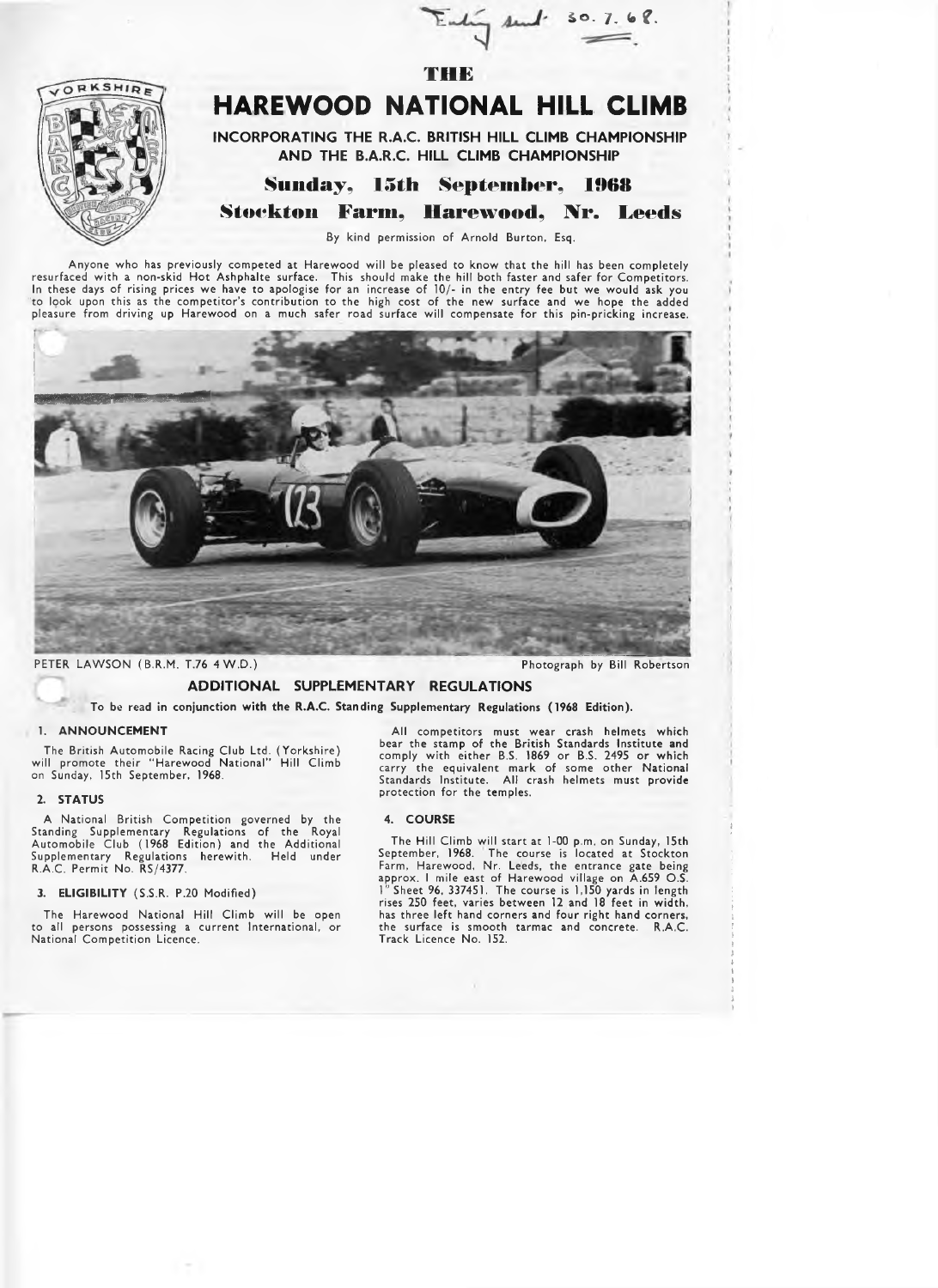#### **5. CLASSES** (S.S.R's P.32 Modified)

Competitors will be divided into the following categories and classes :-

#### **Touring Cars**

- 
- **Class** 1. Touring Cars up to 1,300 c.c. **Class** *2.* Touring Cars 1,301 c.c. and over.
- Class 3. Touring Cars Special Series.
- Class 4. Touring Cars " Formule Libre".
- **Marque "Y" Sports Cars**
- Class 5. " Marque Y" Sports Cars up to 1,300 c.c. Class 6. — " Marque Y" Sports Cars 1,301 to
- 2,200 c.c. Class 7. " Marque Y'' Sports Cars 2,201 c.c. and over.

## **Special Grand Touring Cars**

Class 8. — Special G.T. Cars up to 1,300 c.c. Class 9. — Special G.T. Cars 1,301 c.c. and over.

**Sports/Racing Cars**

- 
- Class 10. Sports/Racing Cars up to 1,300 c.c. Class 11. Sports/Racing Cars 1,301 to 1,600 c.c.
- Class 12. Sports/Racing Cars Front Engine, Rear W heel Drive 1,601 c.c. & Over.
- Class 13. Sports/Racing Cars Rear Engine or Four Wheel Drive 1,601 c.c. & Over.

#### **Racing Cars**

Class 14. — Racing Cars up to 1,150 c.c.

Class 15. — Racing Cars 1,151 to 1,600 c.c.

Class 16. — Racing Cars 1,601 c.c. and over.

Each car may only be entered in its own correct capacity class and category.

Classes may be sub-divided as allowed for in R.A.C. Standing Supplementary Regulations.

In any case where less than four entries are received **for** a class, the class may be merged w ith the next appropriate class. (See para 6 " Awards" ).

These classes apply to all vehicles existing, or in production at 1st December, 1967. W here new models or modified versions of existing models are announced during the 1968 season, the Class Sub-Committee reserve the right to make arbitary allocation of class, irrespective of capacity, until the end of the season.

In all classes, supercharging will be permitted without alteration of class.

In classes 1— 3 inclusive the capacity of any car shall be considered to be the standard, unmodified capacity of the vehicle when new. Engine modification and tuning is permitted without limit save that the bore shall not be increased.by more than 60 thou., the stroke will not be increased, and the method of<br>valve operation shall not be changed.

Any modification may be made to the suspension, braking system and wheels. So far as the bodywork is concerned, cars in these classes will run with all standard equipment, a full complement of seats (although proprietary seats may be used in the front<br>only) and standard coachwork.

Coachwork may not be lightened and must include all bumpers, overriders, fittings and trim supplied as standard. Additional accessory equipment will be perm itted but in cases where this has to be substituted for the original equipment i.e. dash panels, steering wheels, fly-off hand brakes, etc. the construction must be at least as massive as the component removed.

Air intakes, carburettor blisters and wheel arch extensions may be fitted.

Spare wheels, fan belts and tools may be removed. A ll B.M.C. Minis, Cooper Minis *&* 970 c.c. " S" Minis, Imps and 998 c.c. Imps will run in Class 1.

Special Series Touring Cars are high performance and/or works lightened versions of normal Touring Cars. Vehicles accepted for this class are B.M.C.,<br>Mini Cooper S 1,071 c.c. and 1,275 c.c., Ford, Lotus Cortina and Escort Twin Cam, Alfa Romeo GTA.

"Form ule Libre" Touring Cars may have any form of mechanical modification, body lightening or engine substitution. Cars which would normally be eligible for classes 1—3 but which have engines increased in size by overboring above 60 thou., stroking or which are<br>fitted with non-standard engines or which have fitted with non-standard engines or which have<br>lightened, stripped or non-standard coachwork, or equipment removed, w ill run in class 4.

Cars which are accepted as "Marque Y" Sports Cars are :-

A.C. — Ace, Ace Bristol, Aceca, Aceca Bristol. ... .e<br>Zephyr. Alfa Romeo — Giulietta Spider, Giulia Spider, Giulia SS, 2600 Spider. Austin Healey — Sprite, 100 (all models except S), 100 Six, 3,000 (except light-weights & Ex W orks). Aston Martin — DB2, DB2/4, DB2/4 Mk. 3, DB4GT, DB5, DB5GT, DB6, DB6GT.<br>Chevrolet — Corvette (All Models), Sting Ray (ex-<br>cluding Grand Sport). Daimler — SP250. Fiat — 1500S, 2300S. 124 Spider Sport. Gilbern — G.T.<br>Glas — 2600 V8. Gordon Keeble — (All Models).<br>Honda — 600S, S800. Isuzu — Bellett G.T. Jaguar — XK120, XK140, XK150, "E " Type (all excluding Competition Lightweight models). Jensen — (All Models).<br>Marcos — Ford G.T. 1,500 and 1,600 (Push Rod).<br>Mercedes Benz —230 SL. M.G. — Midget "T" Series,<br>M.G. A. (Including Twin Cam), M.G. B., M.G. B. G.T., M.G.C., M.G.C, G.T. Morgan — Plus Four, Plus Four Super Sports, Plus Four/SLR, Plus Four Plus, 4/4. Porsche — 1500, 1500 Super, 1600, 1600 Super, 1600 Carrera, 911L, 911T, 912. Reliant — Scimitar G.T. (All<br>Models). Sunbeam — Alpine (All Models), Tiger 4,260<br>c.c. (excluding Le Mans Models). Triumph — Spitfire, GT6, TR2, TR3, TR4/SLR, TR4A, TR5.PI. T.V.R. — Grantura 1600 c.c., 1800 c.c. Volvo — P.1800S.

Eligibility for classes 5, 6 and 7 will be as for classes 1— 3 inclusive. Standard windscreens w ill be used in the erect position.

Any vehicle nominally eligible for the "Marqi Sports Car Classes but not complying with these  $\frac{1}{6}$  alations because of increase of capacity, lightened or non-standard equipment, etc. w ill run in the appropriate Special Grand Touring Class.

In classes 8— 16 inclusive the capacity shall be considered to be the actual capacity of the engine inclusive of any re-boring, stroking, etc.

In classes 14, 15, 16, E and F there are no restrictions on the type of fuel.

A leaflet giving fuller details of these classes and definitions is available from the Secretary of the Meeting.

Go karts are not eligible to compete at this event.

#### **6. AV/ARDS**

The following five awards will be presented at the end of the season based upon times established at meetings on 7th April, 28th April, 16th June, 21st July, and 15th September.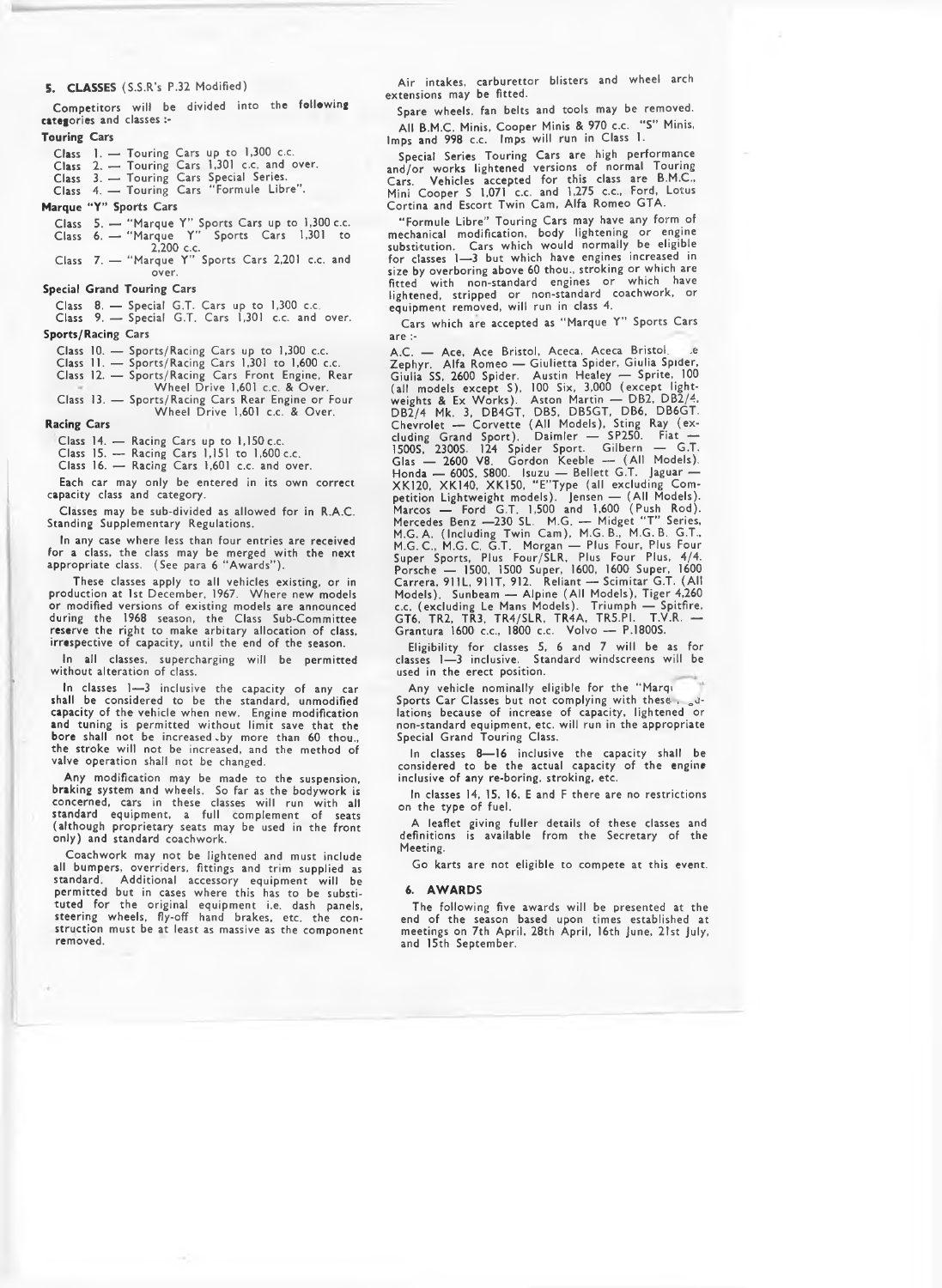For the fastest time of the season —<br>The Yorkshire Post Trophy" and Replica.

For the fastest time of the season by a member of the B.A.R.C. resident in Yorkshire — "The Jack Farrar Trophy" and Replica.

For the fastest time of the season by a "Marque Y"<br>Sports Car running in Classes 5 to 7 inclusive —<br>Fhe Appleyard Group Trophy" and Replica.

For the fastest time of the season by a Touring

Car running in Classes 1 to 3 inclusive — " The Wallace Arnold Trophy" and Replica. For the greatest improvement on class records which

are standing before the 7th April meeting in the Touring Car Classes 1 to 4 inclusive — The " Total Trophy" and Replica.

## The awards presented for this meeting will be  $:$ For the fastest time of the day -

The "Double Twelve" Trophy and £60. For the second fastest tome of the day  $-$  £30.

the third fastest time of the day  $-$  £20.

For the fourth fastest time of the day  $-$  £15.

|  | For the fastest time of the day in each of the      |  |  |  |  |
|--|-----------------------------------------------------|--|--|--|--|
|  | following categories - Touring, "Marque Y", Special |  |  |  |  |
|  |                                                     |  |  |  |  |

For the fastest tim e in each class ........................ £10

For the second fastest tim e in each class ............ £5 (Subject to 7 entries in class)

For the third fastest tim e in each class ................ £3 (Subject to 12 entries in class)

For the best performance of a Lady C om petitor — Ladies Award ............................................. Value £5. (decided upon a percentage basis of Class f.t.d. and subject to three lady entrants or being in fastest  $20\%$  in class).

Where a Class is run without merging with three or less entries the First Class Award will be reduced to £5-0-0.

In the event of any new class records being set up during the meeting a special " Harewood Class Record" plaque will be awarded to those competitors holding the new records at the conclusion of the meeting.

Additional awards may be offered for this meeting. Full details of any such awards will be given in the final in witctions.

entrant may win more than one cash award with one car. Competitors winning the four premier awards or any of the fastest in category awards will receive these in place of their class awards and the<br>runners-up in these classes will receive the awards appropriate to their actual placings in the class.

Cash awards w ill be distributed by post w ithin fourteen days of the results becoming final. Any winner may opt to receive a souvenir award in lieu of his cash award so long as this is done on the entry form or when results are announced at the conclusion of the meeting.

## 7. ENTRIES

The maximum number of entries to be accepted will be 135. The entry list opens on Wednesday, 14th August and entries received before this date will not<br>normally be acknowledged until entries open. The list w ill close on Wednesday, 4th September, 1968. Notices

of acceptance will be sent out by Saturday, 7th September, 1968.

The entry fee will be  $£3-10-0$  per car and entries should be sent to the Secretary of the Meeting, Miss K. A. Reyner, B.A.R.C. Yorkshire Office, 6 Sidney Street, Vicar Lane, Leeds 2. Tel. Leeds 0532—38972.

The organisers are anxious to accept all possible<br>entries, within the limits of time available for the meeting, but they reserve the right to limit the entries in any class and to accept or refuse any entries at their discretion and without stating any reason.

Where a class is over-subscribed, in making their selection they will have regard to making the entry<br>as representative as possible but will also consider the known, or potential, performance of the driver or car. Preference will be given in cases where such anticipated performance indicates a climb of not longer than the average expected for the class.

Entries of two or more drivers for one car can only be accepted where both drivers have scored a significant number of points in one or other of the two championships.

Any cars substituted under S.S.R. P.22 after Wednesday, 4th September must be eligible for the same class as the original entry.

Entry fees will not be returned to entrants who nonstart or notify withdrawal after Monday, 9th September, 1968.

#### 8. OFFICIALS

R.A.C. Steward ; G. B. Flewitt.

Club Stewards : H. M. Sinclair, E. D. Clark, H. C. Mason.

Clerk of the Course: M. S. Wilson.

Deputy Clerk of the Course : J. M. Holroyd.

Chief Marshal : J. A. Stroud.

Chief Observer : A. J. Hodgetts.

R.A.C. Scrutineers : S. H. Hanson, M.B.E., B. L. T. Bielby, P. W. Watson, T. M. Wood.

R.A.C. Timekeepers : Mr. & Mrs. H. G. A. Mauldin.

#### 9. RESULTS (S.S.R. P.44)

Provisional results will be issued to all competitors on duplicated sheets from the Clerk-of-the-Course's caravan near the Start approximately 10 minutes after the final com petitor has made his last run. Any protests must be made w ithin 30 minutes of the handing out of the first sheet of results. If no protests are received during this time the results will become final.

## 10. SCRUTINEERING AND PRACTICE (S.S.R. R.I) (S.S.R's R.20 Modified)

Scrutineering w ill be from 11-00 a.m. to 4 p.m. on Saturday, 14th September and practice w ill be from 12 noon until approx. 5-30 p.m. There will be no general<br>practice on Sunday. 15th September but a limited number of competitors who have prior permission in writing from the Secretary of the Meeting will be allowed to practice between 10-15 a.m. and 12 noon. Scrutineering on Sunday, 15th September w ill be from 10-00 a.m. until 11-45 a.m. for these competitors. This

Continued overleaf